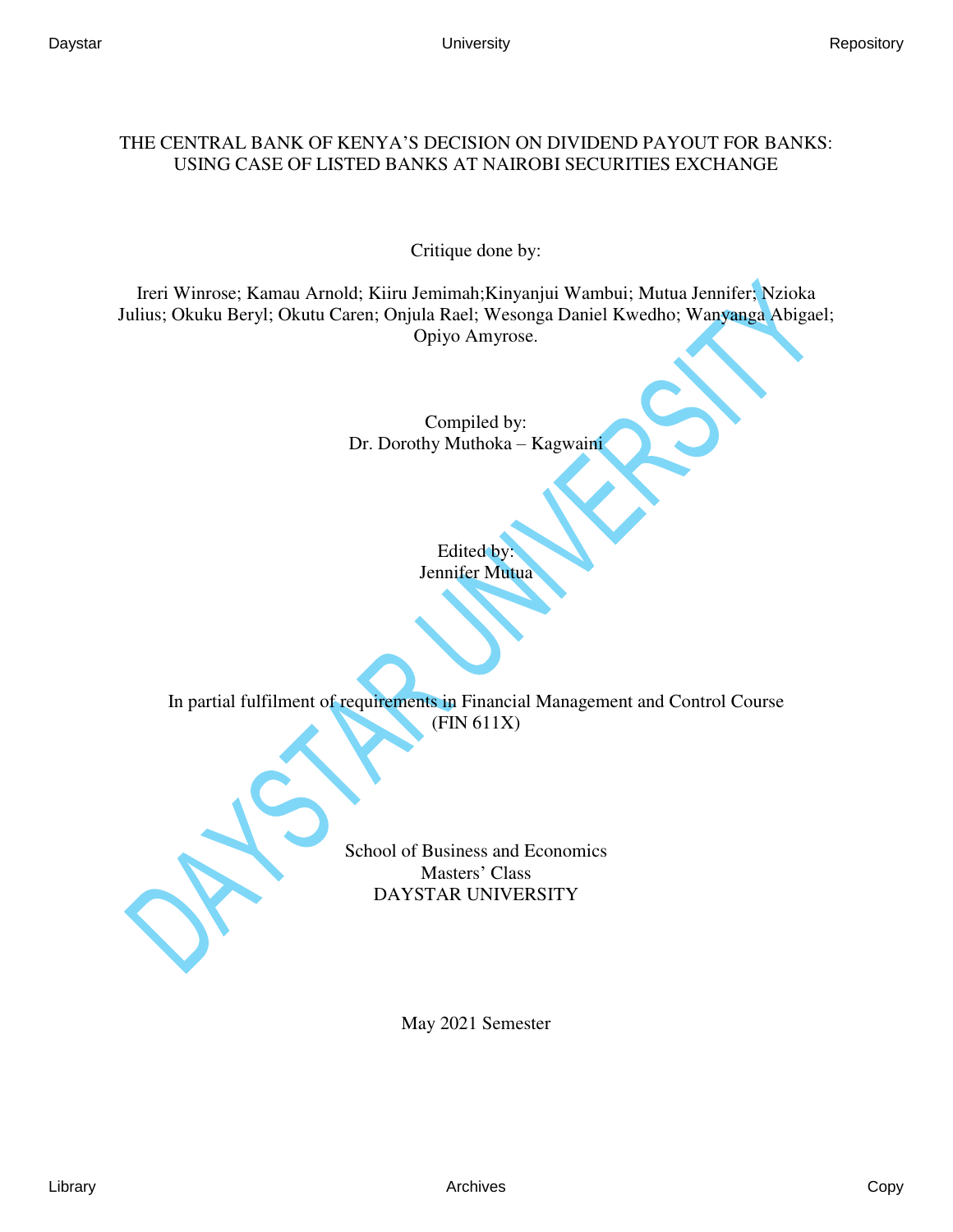# ABSTRACT

Dividend decisions and dividend payout has been a pertinent subject in modern financial management and in corporate finance. The subject is to determine a tradeoff between retained earnings and dividend payout being careful of kind of a Finance Manager's approach to decision making. The purpose of this paper was to critique the Central Bank of Kenya's new regulatory measures on dividend payouts by Kenyan banks in the midst of the COVID-19 pandemic using listed banks in Nairobi Securities Exchange. This was guided by the relevant and irrelevant dividend theories. Explanation research design was used with 12 students' sampled papers that represented 60% of the listed banks. Desk top survey was used with narrative and thematic analysis. The findings showed a mixed support for dividend payout with 4 key major themes: firstly, loan losses; secondly, clientele effect; thirdly, dividend irrelevance theory; and fourthly, dividend payout policy. The recommendation was for the Central Bank of Kenya should have examined banks' overall dividend payout on a case-by-case basis before stating a "blanket" statement. The contribution of this article is to integrate theory and practice both to bank's regulator, financial sector and to academic fronts.

Key Words: *Dividend theory, Dividend Policy, Financial Manageent, Central Bank of Kenya, Daystar University* 

Page **2** of **16**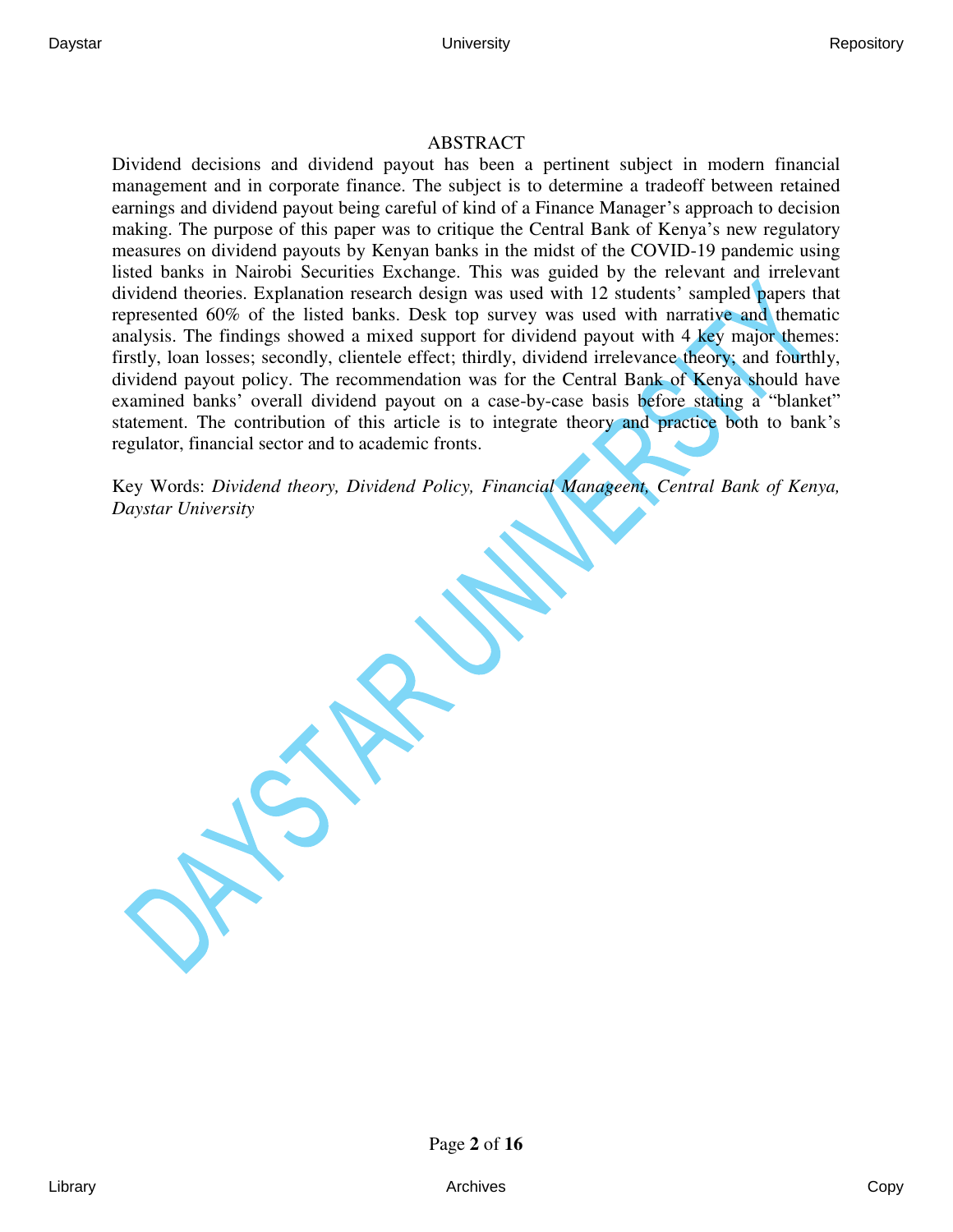### INTRODUCTION

Dividend per share is the yield that a company pays for the ordinary shares that are held by the shareholders. The dividend is calculated by dividing the total dividends paid out by the company, including interim dividends, over a period of time, by the number of outstanding ordinary shares issued (Miller and Modigliani, 1961). Actually, dividend is the part of profit or reserves that is distributed to shareholders. Dividend decisions are taken by the finance manager and approved by company directors. Dividend payout and policy remains one of the most controversial and unresolved issues in corporate finance. The management is in dilemma on how to pay a large or small percentage of their earnings as dividends or even just retain the earnings. The reason is that the management must satisfy the needs of the shareholders. According to Maclaney (2016), the dividend payout ratio is the amount of dividends paid to shareholders relative to the amount of total net income of a company. The amount that is not paid out in dividends to shareholders but is held by the company for growth is known as retained earnings. Key factors that determine how much dividend payout and the form to distribute them are as follows:

- 1. The size of the business
- 2. The stability of the firm
- 3. The dividend policy adopted by the management
- The frequency of dividend payments

The Central Bank of Kenya (CBK) sent out a circular dated August 14, 2020, to all banks. The circular citing the critical role played by banks during the Corona Virus (COVID-19) pandemic by ensuring maintenance of banking operations, provision of credit and availing relief to borrowers by way of restructuring loans. In view of this, the Central Bank gave a circular that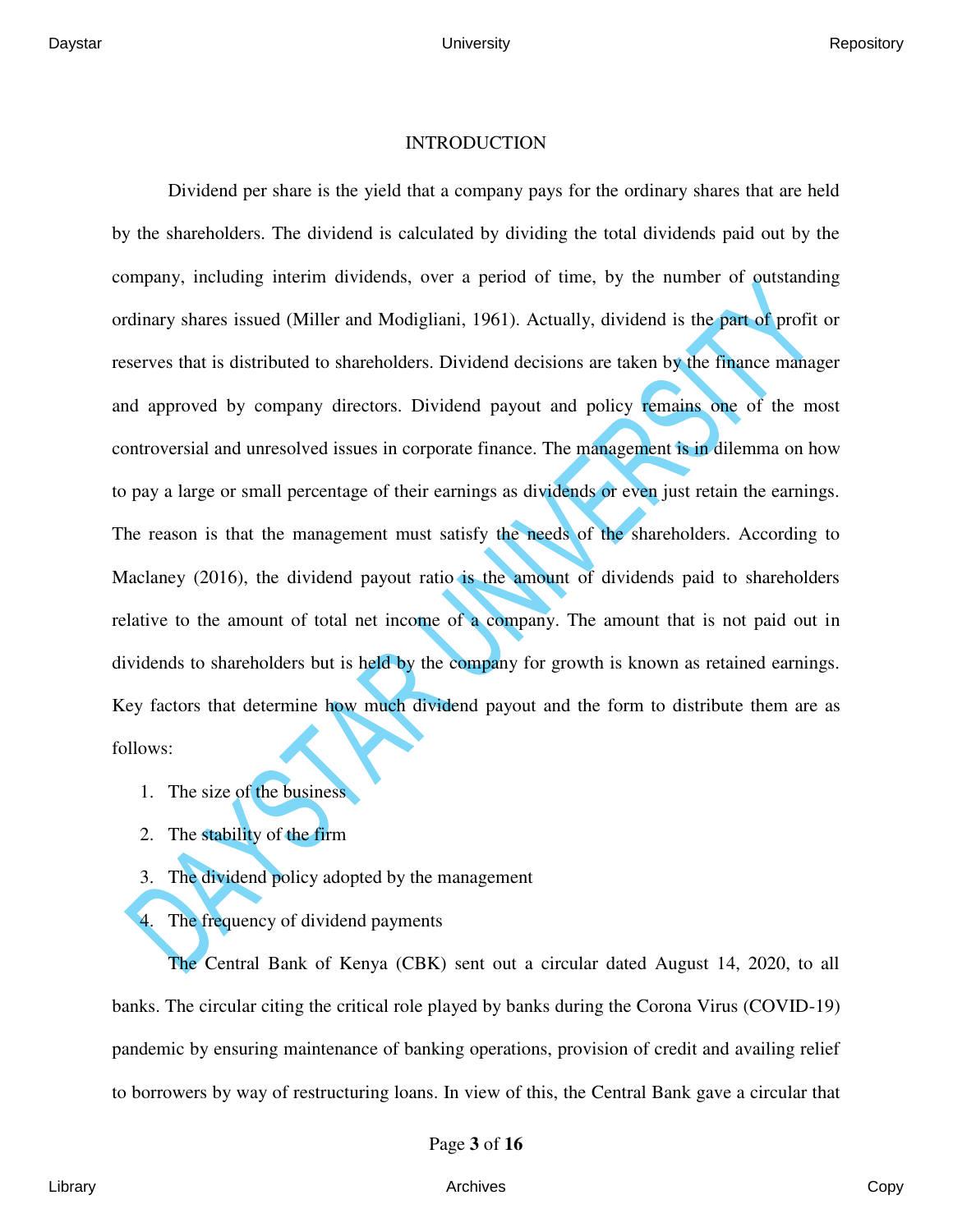highlighted a consequence of commercial banks and mortgage finance companies that required further interrogation and evaluation regarding ways to address the impact in the immediate term (Central Bank of Kenya, 2020). The Circular further enumerated that in order to remain resilient banks would need to pay particular attention to bank balance sheets through additional capital and adequate liquidity. Subsequently, it was noted that those that would take precautionary measures would be resilient enough to better support post-pandemic economic recovery (Central Bank of Kenya, 2020). This is because, the Central Bank mandates banks' supervision on whether or not the capital levels arrived at by each bank is feasible. Banks are required to assess and maintain on a regular basis capital that is considered adequate to cover risks to which they are/might be exposed. The determination was made upon endorsement by the Central Bank of a bank board's decision to pay out dividends (Cytonn, 2020). Minimum capital requirement was considered imperative for banks as they needed to maintain limits that can meet credit, market, and operational risks (Farid, 2010). That notwithstanding, CBK reported that the banking sector experienced a drop in pre-tax profit for the year ended 2020 to Kshs.112.9 billion compared to Kshs.159.1 billion the previous year – marking an 8-year low (Mwaniki, 2021).

Further, this CBK's mandate on bank's supervision consists of ensuring financial stability by the maintenance of a functional banking system. Ensuring that commercial banks and mortgage companies implement internal procedures and systems to maintain adequate capital resources is essential to forestall economic shocks in the future. Notably, the banks went ahead to declare dividends that would be sustainable such as Kenya Commercial Bank declaring Kshs.1 dividend per share in contrast with Kshs.3.5 the previous year.

Page **4** of **16**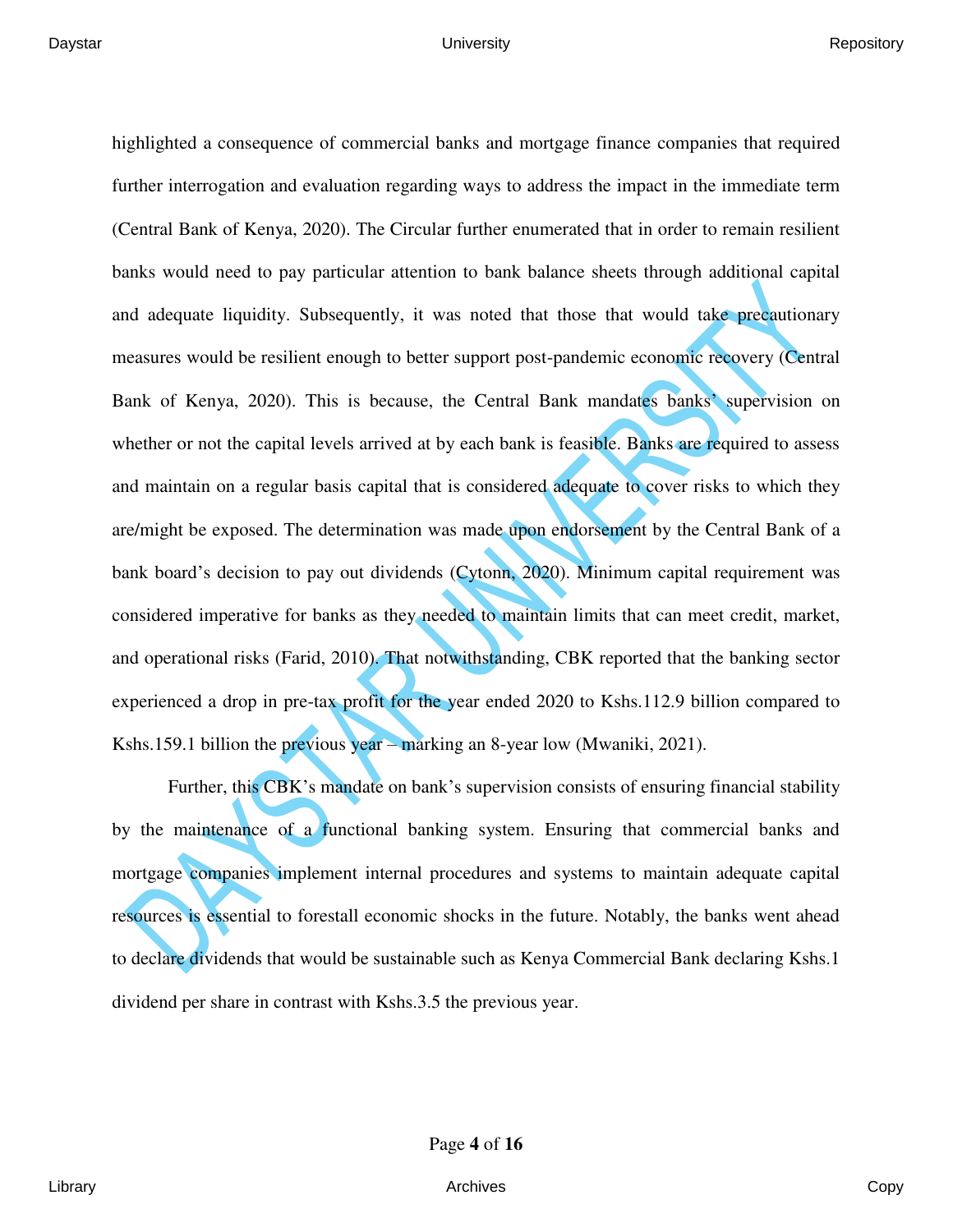#### *Purpose*

The purpose of this paper was to critique the Central Bank of Kenya's [CBK] new regulatory measures on dividend payouts by Kenyan banks in the midst of the COVID-19 pandemic using listed banks in the Nairobi Securities Exchange.

### LITERATURE REVIEW

Several theories have been put across, as academicians to view dividends decisions as either relevant or irrelevant in making financial decisions.

#### *Irrelevant Theories*

There are two Economists namely, Modigliani and Miller commonly abbreviated as "MM" who advanced for dividend irrelevance theory. This is based on assumptions such as: A world of no taxes whether personal/corporate, no transaction and bankrupt costs, absence of floatation costs on securities, perfect capital market in which investors are rational –no investor affects the market price of a security and perfect certainty by every investor as to future investments (Higgins, 1972; Brigham & Erhardt, 2015).

MM suggested that in a perfect world dividend policy of a company has no effect on the share price of company or the capital structure. If an investor gets dividends more than expected, then the surplus can be re-invested, while if too small then, the investor can sell a part of the shares and replicate the same cash flow. If the market is perfect, then investor does not care if the return is from dividends or capital gains. In the real world, the capital markets are imperfect and there are transaction costs, agency costs, asymmetric information and taxes are present. There is a rational behaviour where investors distinguish dividends and capital gains and their taxes are different. In Kenya there is no tax on capital gains. The higher the leverage the higher the cost of capital there is nothing like "no uncertainty". The theory shows there no difference between

Page **5** of **16**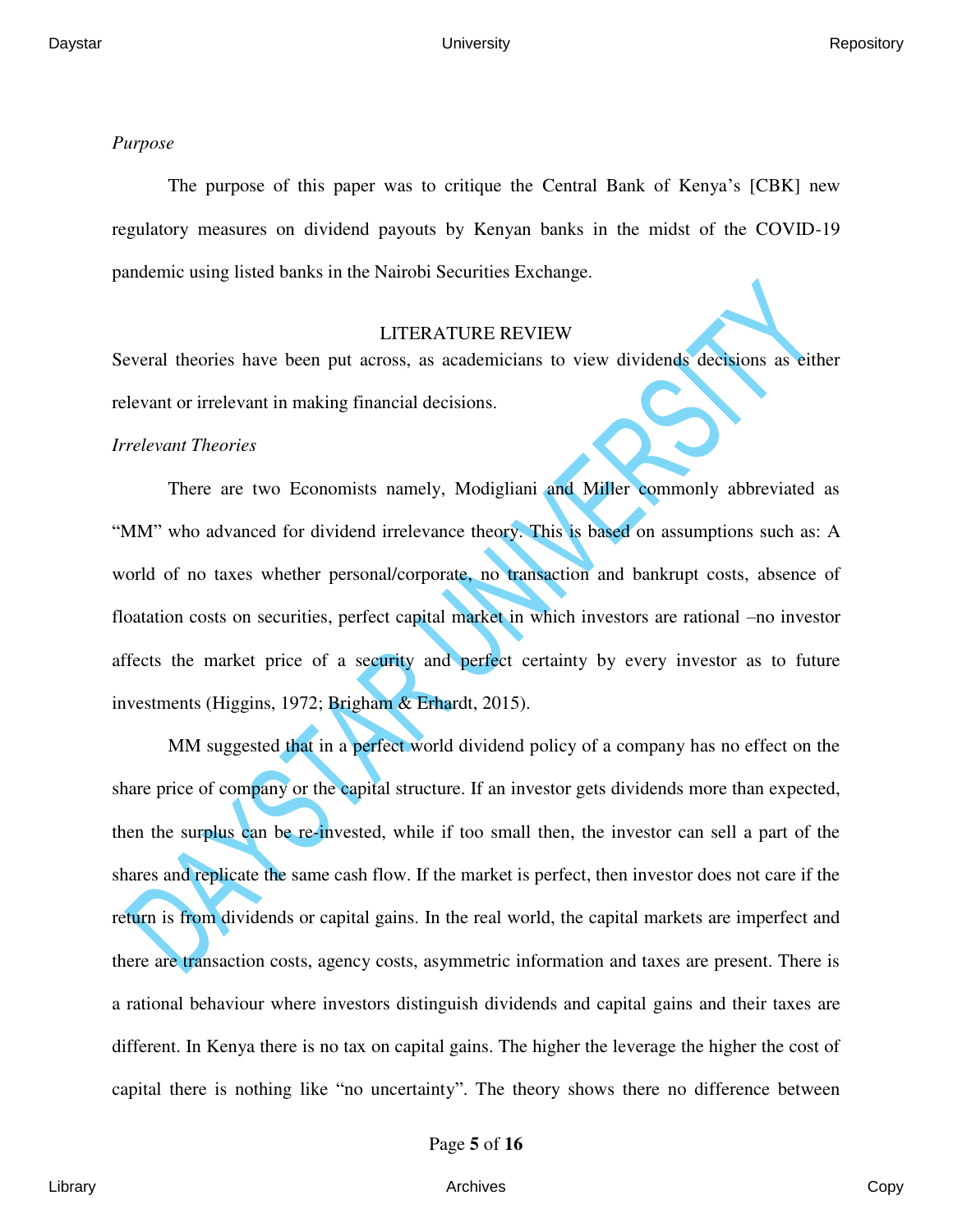internal and external financing if floatation costs are there then that is false (Reinders, 1983; Miller & Modigliani, 1961; Luvembe, Njangiru, & Mungami, 2014).

The other theory is Tax Preference which was also developed by MM that used the same assumptions in an ideal world. The total market value of all assets issued by a firm is determined by the risk and return of the firm's real assets, not by the mix of issues securities which is referred to as capital structure (Modigliani & Miller, 1958). So, based on MM, neither the capital structure nor the dividend policy affects the value of the firm. They proposed that management should focus mostly where and in what firm's funds invest their funds rather than dividends' payout. Investors can control capital gains realization but cannot control dividend payments (. This theory was advanced later by other researchers who argued that investors prefer lower dividend payout companies for tax reasons. Dividends have a direct payment but capital gains allow investors to defer their taxes. Because of time value effects, tax paid immediately has a higher effective cost of capital than the same tax paid in the future. If shareholder dies, no capital gain tax is collected (Miller & Modigliani, 1961; Higgins, 1972).

### *Relevant Theory*

The Bird in Hand theory is named after the popular adage a bird in hand worth two in the bush. This theory was put forth by Economist John Williams who believed that share price is determined by its intrinsic value and also the value of a share is determined only by the money that it brings. So, investors tend to favour the "bird in hand" - cash dividends rather that "two in the bush" - capital gains. Increasing dividend payments is then likely to increase the value of the firm. But increase in current dividends does not decrease the riskiness of the firm but actually works in the opposite direction (Kibet, 2015). Because increase in dividend payments are made

Page **6** of **16**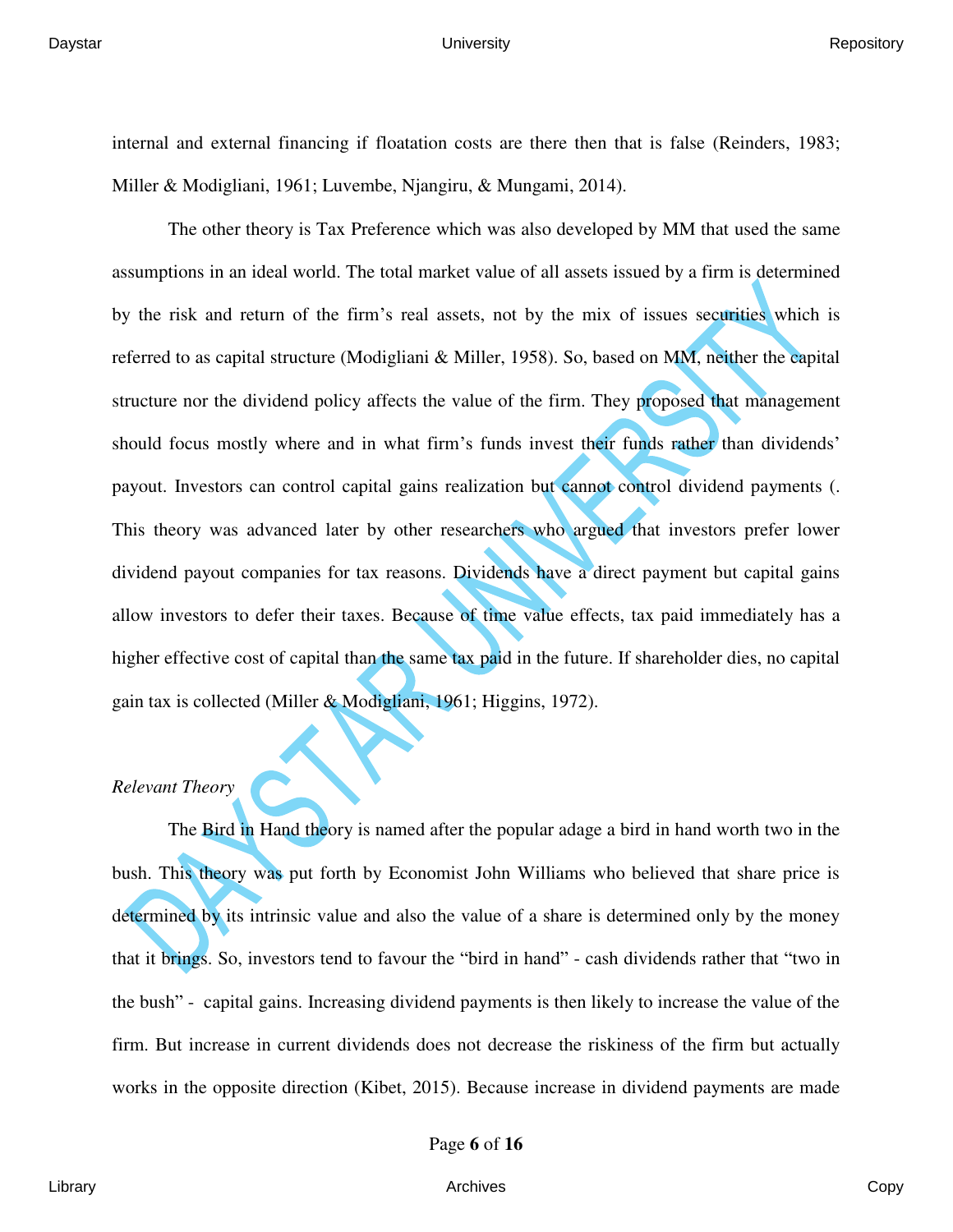make managers issue new shares in order to raise the needed capital. Therefore, dividend

payment just transfers risk from the old shareholder to the new shareholder.

Another theory is the Gordon Dividend Growth Theory that Kibet (2015) states that,

The underlying assumptions of Gordon's model is based on the idea of what is available today compared to what may be available in the future (Khan  $\&$  Jain, 2008). It is based on the logic that the more distant the future is, the higher the uncertainty regarding capital gains and future dividends. Even though the capital gains in the future may provide a higher return than the current dividends, there is no guarantee that the investor will accumulate a higher return due to the high degree of uncertainty (Gordon, 1963). Since the length of the time and the level of risk are correlated, investors are unwilling to invest in companies where the time until the dividend payments are far away. An investor would therefore be willing to pay a higher price for firms that pay current dividends.

# **METHODOLOGY**

This article was based on qualitative data where reading and understanding was expected from the students. Then the students were required to critique the material using explanation research design.

## *Population and Sample*

The population was based on 35 students who were registered for the May 2021 semester. By the end of the two (2) weeks  $(15<sup>th</sup>$  July - 29<sup>th</sup> July, 2021), 30 articles were received on time, making the target population of this paper. The papers that complied with the expected rubric were selected forming the sample. Twelve (12) papers were chosen to give 40% for the input.

# *Analysis Method*

The papers were intensely analyzed to help explain dividend payout using a practical element of the public listed companies in Kenya. The narrative analysis method was used because according to Butina (2015: citing Lieblich, Tuval-Mashiach, and Zilber, 1998), it is a "form of qualitative research in which the stories themselves become the raw data so as to explain more about the

Page **7** of **16**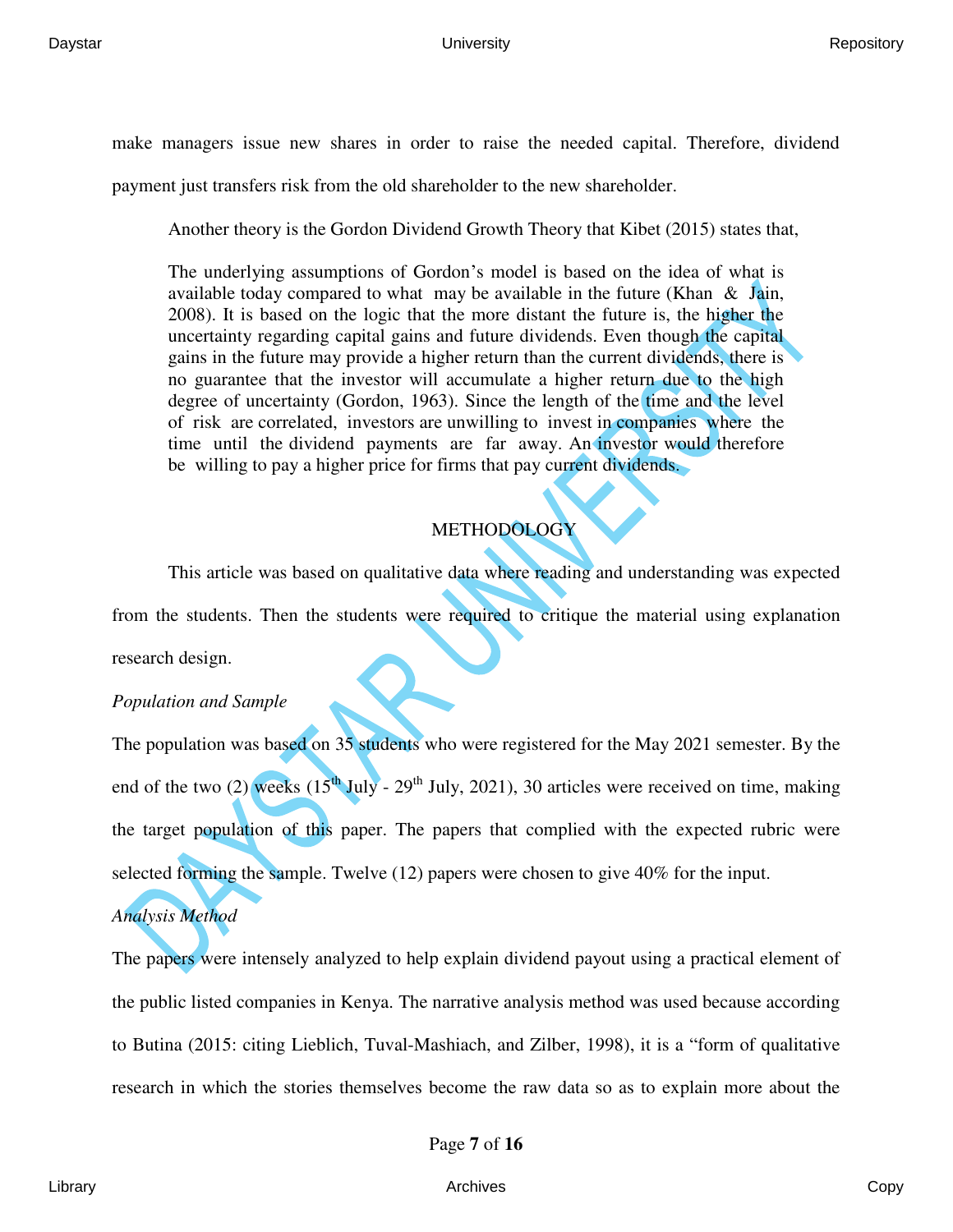culture, historical experiences, identity, and lifestyle of the narrator". Further, thematic analysis was used to reflect major themes in this article.

# FINDINGS AND DISCUSSIONS

There are eight (8) banks listed in the Nairobi Securities Exchange that are required to publish their financial statements by the end of each year (NSE, 2021). According to Business Daily (31<sup>st</sup> March 2021), the eight listed banks paid a total of Kshs. 17.1 Billion based on the annual reports for the year ended December 2020. Students used 6 banks out of the 8 banks that represented 60% of the total banks listed in the Nairobi Securities Exchange (See Table 1).

*Table 1: Banks Mostly Analysed in this Article* 

| Name of the bank               | Dividend per Share (Kshs.)<br>2019<br>2020 | Dividend Amounts (Kshs.)<br>2019<br>2020 |
|--------------------------------|--------------------------------------------|------------------------------------------|
| Diamond Trust Bank             | 2.60<br>2.70                               |                                          |
| Kenya Commercial Bank          | 1.00<br>2.50                               | 3.2 Billion<br>11Billion                 |
| <b>Standard Chartered Bank</b> | 7.50                                       | 5.1 Billion                              |
| <b>NCBA</b>                    | 1.50                                       | 2.4 Billion                              |
| Cooperative Bank               | 1.00                                       | 5.8 Billion                              |
| Absa bank                      | 1.10                                       | 5.9 Billion                              |
|                                |                                            |                                          |

It was interesting to note that ABSA Bank declared a total of Kshs. 5.9 Billion as dividend amount, implying the highest paying out bank. But in terms of dividend per share the bank was among the least paid shareholders at Kshs.1.10. Further, the bank ended up suspending the dividend amount from being distributed to their shareholders. This was because the lender's net profit plunged 43.8 per cent on costs linked to rising loan defaults as well as due to economic uncertainty in the wake of the Covid-19 pandemic (Arwa, 2020; Business Daily,  $31<sup>st</sup>$  March 2021). Actually, Absa Group Limited forfeited Kshs. 1.2 Billion worth of dividends that were channeled towards Absa Kenya's capital reserves. Therefore, this forfeiting did not produce a negative clientele effect, instead, the Kshs. 5.9 Billion worth of dividends propelled a high share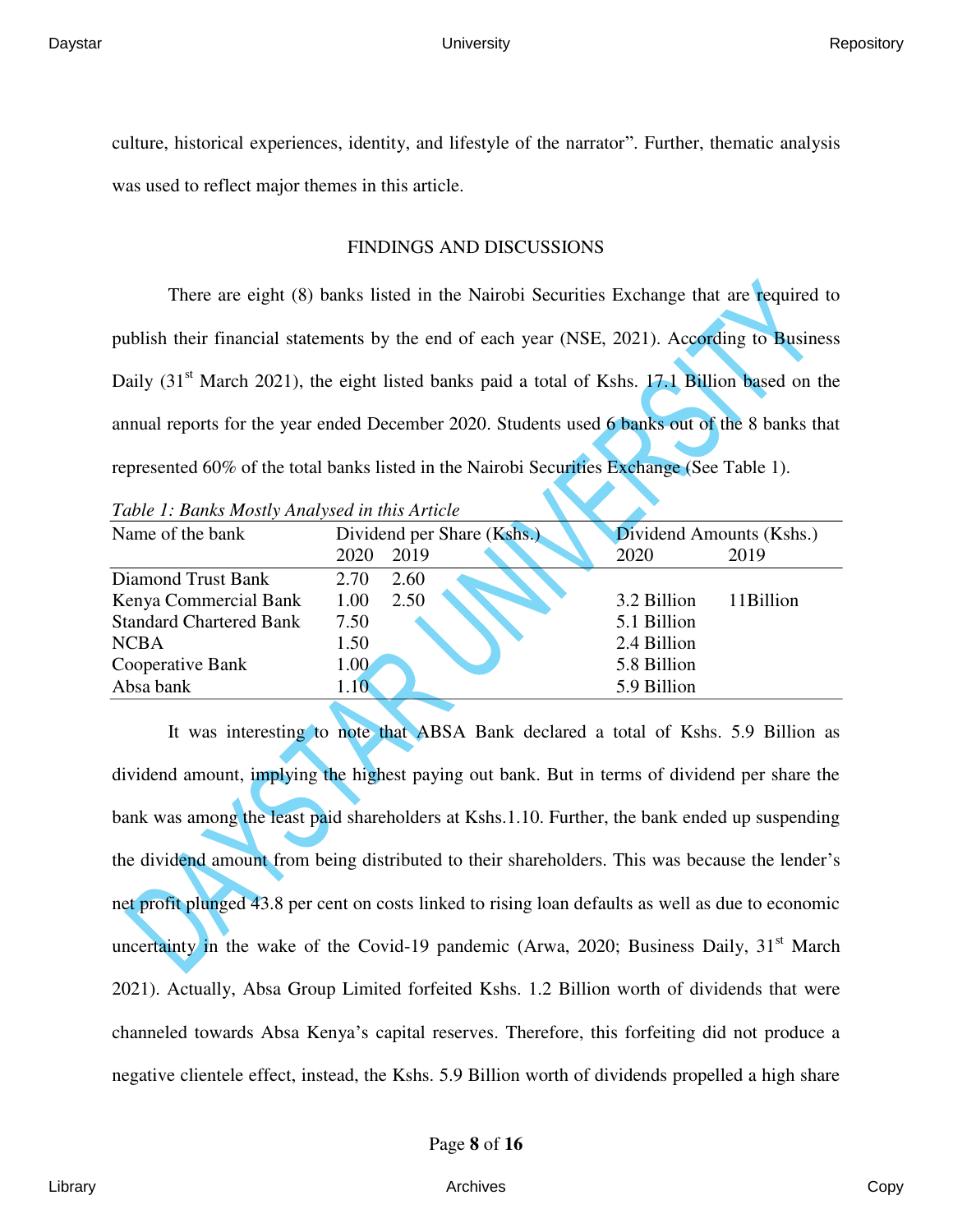price and an even higher volume of trade by investors shortly after the announcement. The share price reached a high of Kshs. 10.10 with a volume of 22.9 Million (Market Watch, 2021). As supported by Gul and Javed (2011), the trading volume and high prices could have been greatly influenced by the dividend announcement. For the year 2020 however, as advised by the CBK in an attempt to increase the capital reserves, Absa Bank did not pay out any dividends.

On the other hand, Cooperative declared 5.8 billion as dividend distribution while Standard Charted Bank declared Kshs. 5.1 Billion with Kshs. 7.50 per share. Cooperative Bank and Kenya Commercial Bank showed in their decision to maximize their shareholders' returns in form of dividends was pertinent to them for failure to which they would run the risk of disrepute in the investors' eyes. Diamond Trust Bank (DTB) was one of the banks whose dividend yields were affected during the regulations. Diamond Trust Bank Kenya announced a final dividend of Kshs. 2.70 per share and the total dividend payout by the Bank had increased by nearly 4% from the prior year (Shs 2.70 per share from Shs 2.60 per share last year). Nonetheless, the bank is currently ranked in the bottom  $25\%$  of yields that contribute about 4.8% whereas the market top 25% contributes around 7.7% of the dividend yield. While researching to find out why it is so lowly ranked, the DTB (2020) said that:

There are a number of factors that can affect a share price beyond business performance, including supply and demand, peer performance, macro-economic conditions, speculation and political factors. In particular, we believe that the share price is currently impacted by the continuous exit from the Nairobi Securities Exchange market by foreign investors attributed to among other things uncertainty caused by the COVID-19 pandemic. It is also important to note that the downward trajectory of the share is not unique to DTB but is true for quite a number of listed companies, including listed banks.

The dividend policy for Equity Bank from the year it was listed on the Nairobi Securities Exchange in 2006 has been 30-50%. The last payout by Equity was in 2018. They froze the dividends payout due to net profit falling in 2019 and in 2020 the board decided to conserve cash

Page **9** of **16**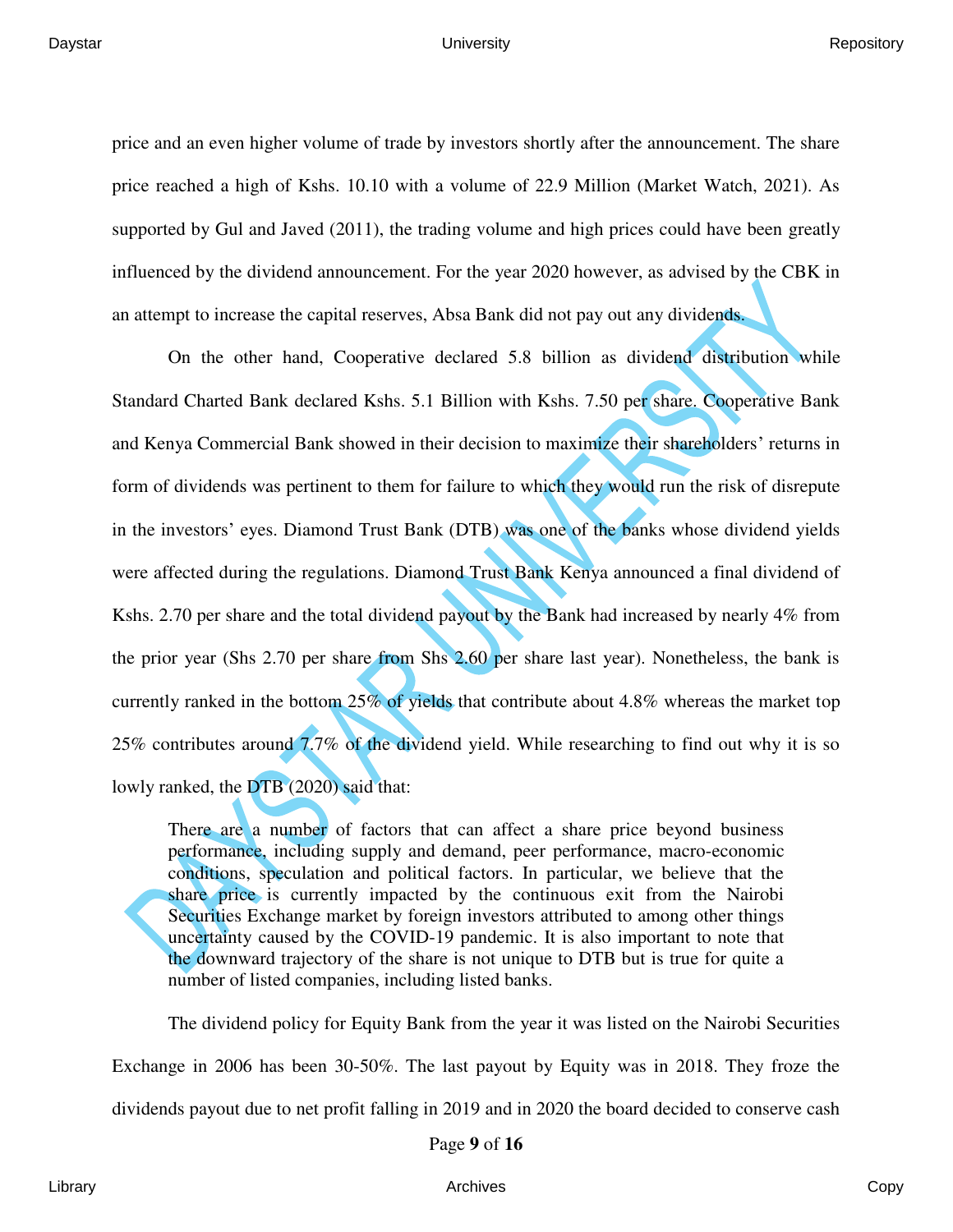#### Daystar University Repository

due to unprecedented times caused by COVID 19 pandemic. In our view, the theory applied by Equity Bank is dividend irrelevance theory. In this theory, the value of the business is dependent on the income generated by its assets not how the income is split between dividends and retained earnings (Brigham & Erhadt, 2015).

## *The Critique*

In Kenya since November 2016, Internal Capital Adequacy Assessment Process had been in place having been introduced by the Governor of Central Bank of Kenya. This is a process in which all banks are required to identify, measure, and monitor risks in order to utilize this basis for allocating funds (Cytonn, 2020). The Central Bank of Kenya (CBK) main goal was to achieve capital preservation in the economy and since the times of the COVID-19 pandemic, CBK speculated that this goal could be affected. Hence, the various themes that emerged from the findings are as shown in Table 2.

#### *Table 2: Major Themes that Emerged*

| <b>SRN</b>                  | Reasons                 | Debated                     | for                 | Dividends |                       |  | Trade Off Between Paying Dividends or       |             |                         |     |
|-----------------------------|-------------------------|-----------------------------|---------------------|-----------|-----------------------|--|---------------------------------------------|-------------|-------------------------|-----|
|                             | Decision                |                             |                     |           | withholding Dividends |  |                                             |             |                         |     |
|                             |                         |                             |                     |           | Payout                |  |                                             | Withholding |                         |     |
|                             | <b>Clientele Effect</b> |                             |                     |           |                       |  |                                             | Yes         | because                 | of  |
|                             |                         |                             |                     |           |                       |  |                                             |             | Negative effects.       |     |
| $\mathcal{D}_{\mathcal{L}}$ | Loan Losses             |                             |                     |           |                       |  |                                             |             | Yes do not because of   |     |
|                             |                         |                             | company's worth and |           |                       |  |                                             |             |                         |     |
|                             |                         |                             |                     |           |                       |  |                                             |             | reputation in question. |     |
| 3                           |                         | Dividend Irrelevance Theory |                     |           |                       |  | The value of the company is not measured by |             |                         |     |
|                             |                         |                             |                     |           | either.               |  |                                             |             |                         |     |
| 4                           |                         | Dividend Payout Policy      |                     |           | Difficult             |  | determine<br>to                             |             | because<br>of           | the |
|                             |                         |                             |                     |           |                       |  | orientation of the Finance Manager.         |             |                         |     |

Page **10** of **16**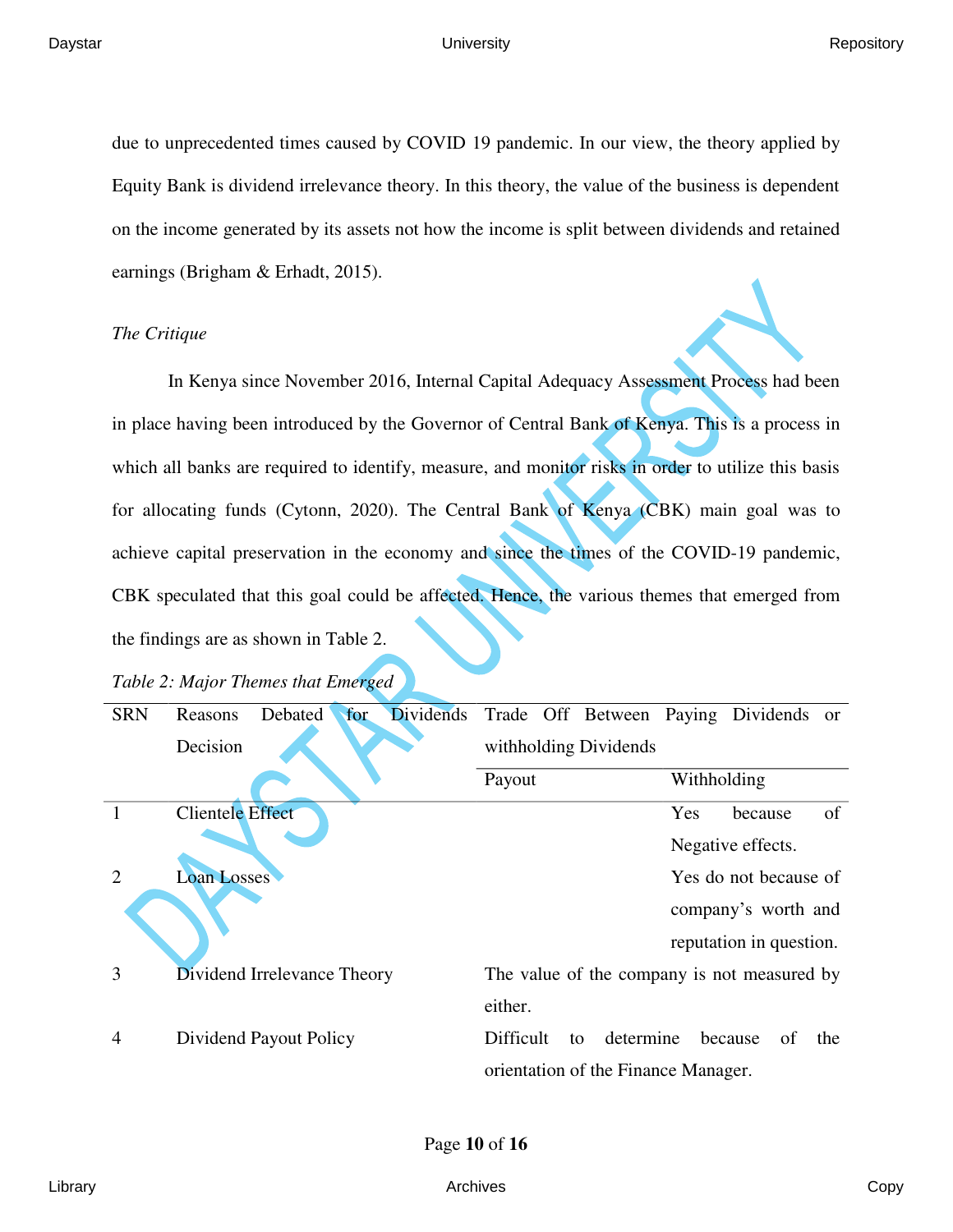The findings reflected in Table 2 show that there was a tradeoff between withholding and payment of dividends. Number one and two are discussed about the clientele effect and loan losses while number three and four points were not categorized to either payment or withholding dividends. The move to deter dividend payouts would have to be the most effective to counter the bad loans. Madura and McDaniel (1989) show that an increase in loan loss has the potential to convey to the market a negative strong signal that is the poor management of banks' loan portfolios. Thus, bad news can weaken investors' confidence so that the bank is more likely to face a financing problem.

Therefore, this CBK's decision to bar large dividend payouts in order to attain high levels of capital buffers can be supported by Modigliani and Miller (1961) theory of Dividend Irrelevance which argues that shareholders' wealth is affected by the income generated by the investment decisions a firm makes, not by how that income is distributed, hence their indifference to dividend payout. The dividend clientele effect according to Luvembe et al. (2014), comes into play when listed banks alter their dividend payment strategy drastically, causing an unfavorable reaction by investors; selling their shares which in turn reduces the share value of the listed companies. The clientele effect on the businesses would be that on one hand, the banks may lose shareholders who need current income especially during this difficult time of the pandemic. On the other hand, the shareholders who would be interested in withholding the dividends would view it as an advantage to them as they would save on taxes that they would have paid.

So, as more bank executives blame CBK's action for reducing the dividend payments, they also suggest that the factor can also be embedded in monitoring corporate governance issues (Business Daily, 2021). The criticism of this decision is that whereas there can be a legitimate

Page **11** of **16**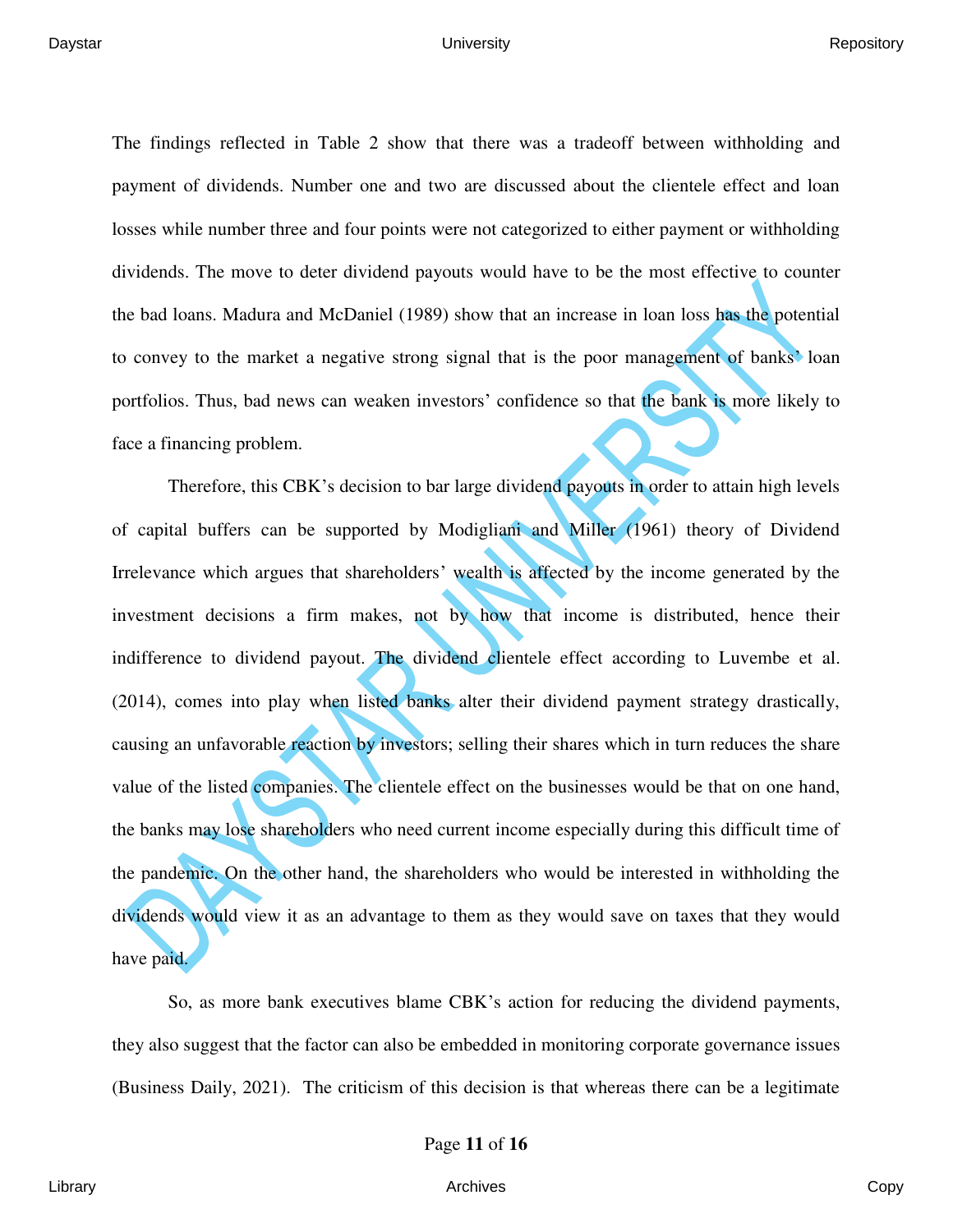concern over the level of dividends, the focus should be more on governance. If banks are not being governed well, dividend freeze cannot bring stability. The overload cash being locked up by the CBK would not make it right for all the banks to be treated the same whether big or small, yet it could be an individual's perception making the CBK make such a decision. As per the Business Daily (3rd March, 2021), many experts warned that the move by the CBK's decision would not be very productive since it only involved "holding a lot of idle cash and reducing the full functioning and performance of the banks". But a quick interjection showed that the intention of the CBK had a "pure intention of ensuring the banks come out of the uncertain COVID-19 period without much of a struggle".

According to Walter's theory of dividend decision, the choice of dividend policy that a firm chooses almost affects the value of the firm. This explains the importance of the relationship between a firm's internal rate of return and the cost of capital in determining the dividend policy that maximizes shareholders' wealth. This however explicates the assumption raised under Walter's theory in terms of investment opportunity of the firm that is financed by retained earnings. This is also supported by the M&M theory that argues for the firm's maximization rather than the dividend decisions. This automatically holds the dividend payout because after some time the firm's profit would increase (Raymond, 2018). But this would not be the case because it was the CBK holding the cash unlike the banks themselves! However, with theoretical and empirical research the above models cannot be fully used in dividend decisions since other factors should be considered to both protect the firm and shareholder's interests. For firms, it is important to have a balance of how much to pay the shareholder's while maintaining a balance with cash flows for investments (Lease et al., 2000, p.29).

Page **12** of **16**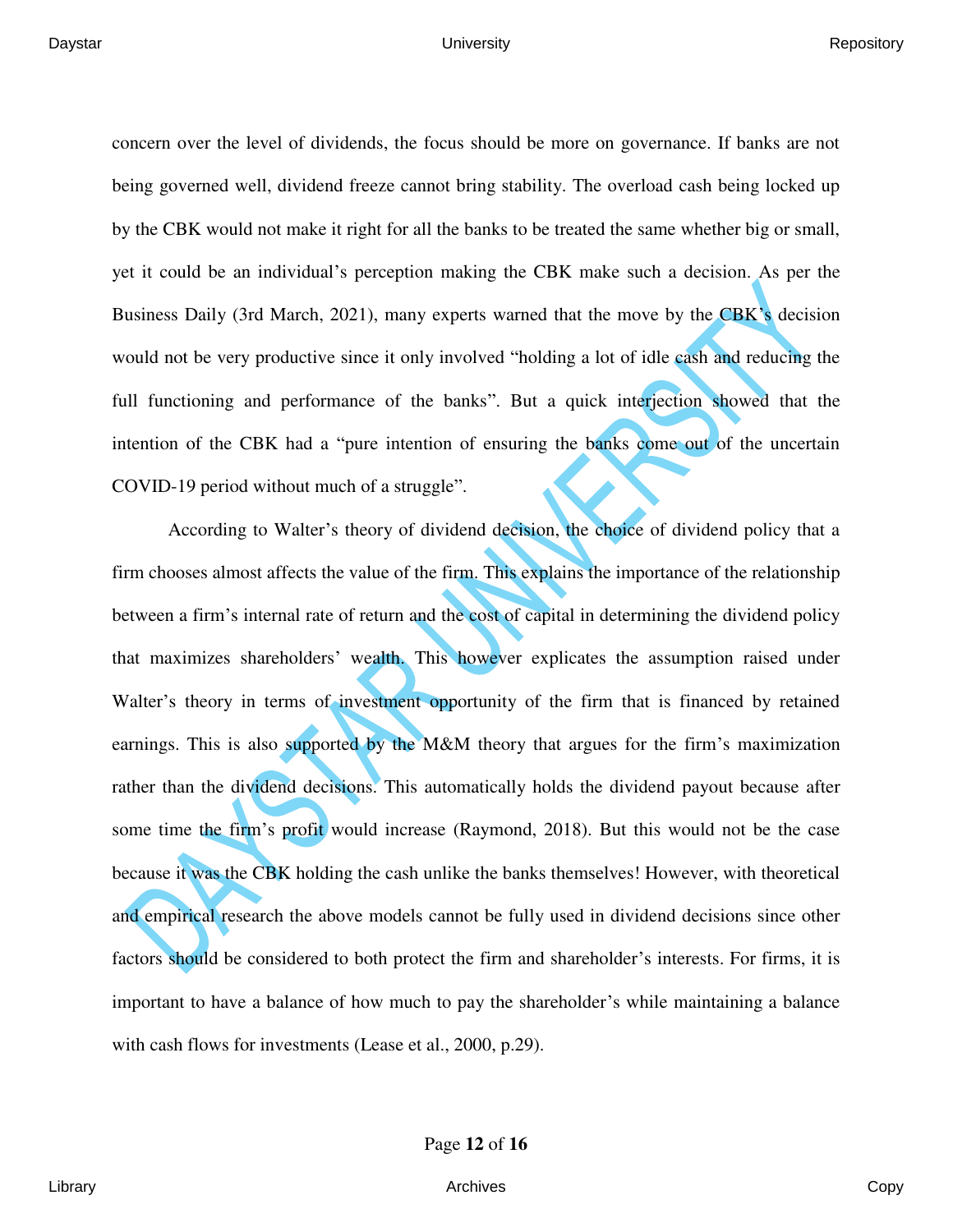Nevertheless, the fact that this has not worked well for other countries that implemented similar moves before made it doubtful in the Kenyan context. During the debate of having the CBK's decision to hold the dividends payout, one of the executives made a comment on the European and how they had handled the dividend by applying the same policy of holding the amount of the dividends. The "European banks regulator asked their banks to cut on their dividends during the pandemic" …but the banks had gone back to their normal operations (Business Daily, 2021). This was after their number of infections and death of COVID patients significantly declined much earlier than in Kenya and it would be unfair to compare because they have better facilities and infrastructure that enabled them to jump back faster into the economy after the pandemic compared to Kenya. Breale and Myers (2005), identified dividend policy as an unresolved issue in finance that lacks an adequate explanation for dividend behavior among different financial managers. A firm's decision to pay or not to pay is affected by different factors. The Central Bank should have looked at banks' overall dividend payout issues on a caseby-case basis because various factors that determine dividend payout as well as the banks' clientele needs that are different from bank to bank.

### **CONCLUSION**

Firstly, as it is important to offer dividend payouts to the shareholders, a tradeoff between a firm's longevity in terms of investments and retained earnings need to be considered. The crucial factor that propelled the CBK's decision was the current COVID-19 pandemic which hit lots of companies inclusive of the banking sector. Secondly, it is banks decision to determine payment of dividends as well as to maintain a healthy cash flow as well as bank's longevity. Based on the findings the CBK should have been more lenient on banks and consider the specific

Page **13** of **16**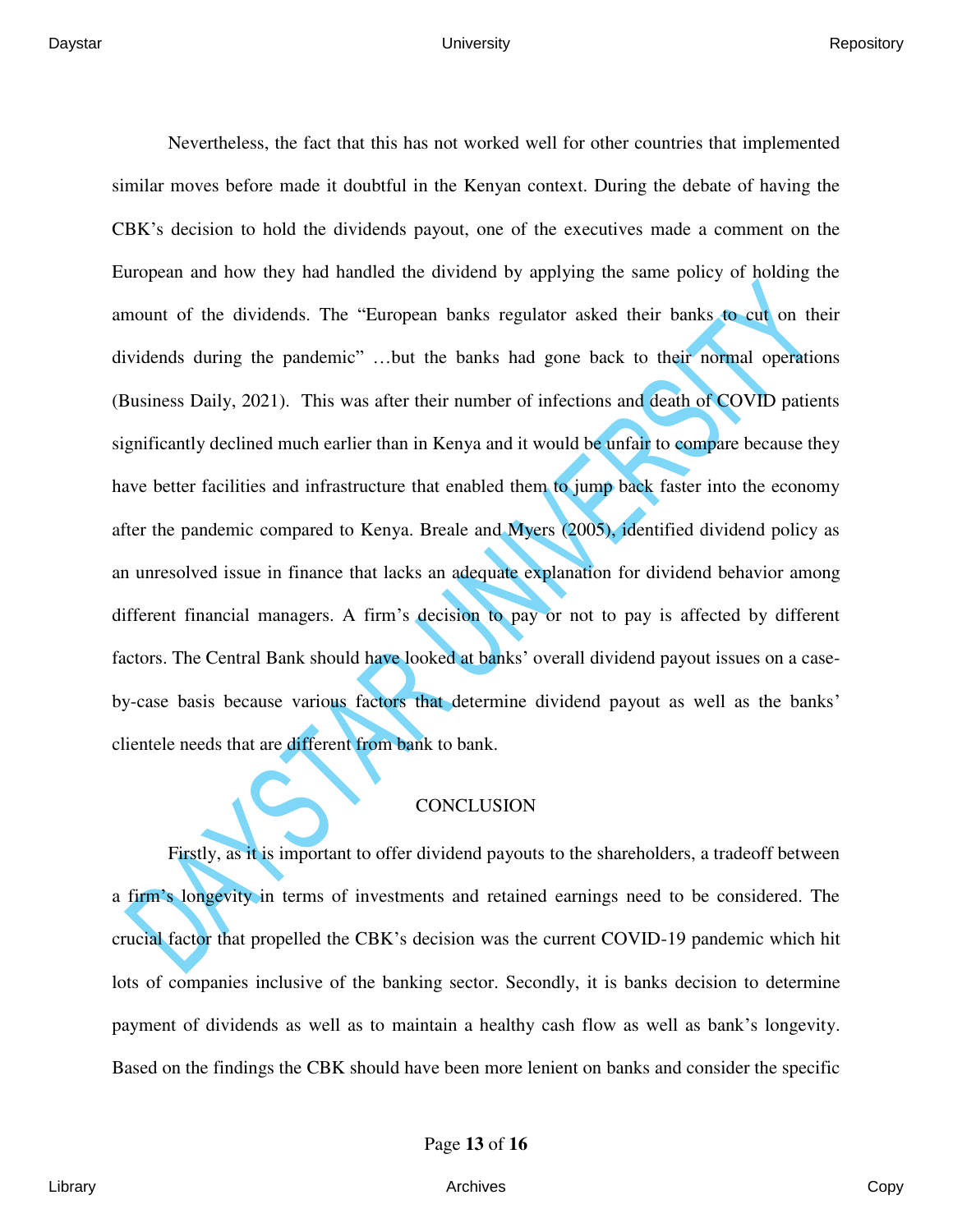bank ratios and whether they met the bank's requirements before revoking all dividend payments. In addition, the use of a one size fits all model while, determining the number of money banks should not have been applied for all.

*Recommendation to CBK:* The Central Bank should have examined banks' overall dividend payout on a case-by-case basis before stating a "blanket" statement.

# *Caveat Emptor:*

This article was based on the lecturer's ideas to spur students in critic analysis based on previous announcements of the CBK.

# *Future Research:*

From this analysis, there are gaps that we would like readers to do further engagement. For example, in terms of the methodology used- analysis of historical data (Survey). It could in future be enforced with other tools like interviews, questionnaire to enforce the information received from stakeholders such as the bank management and the shareholders.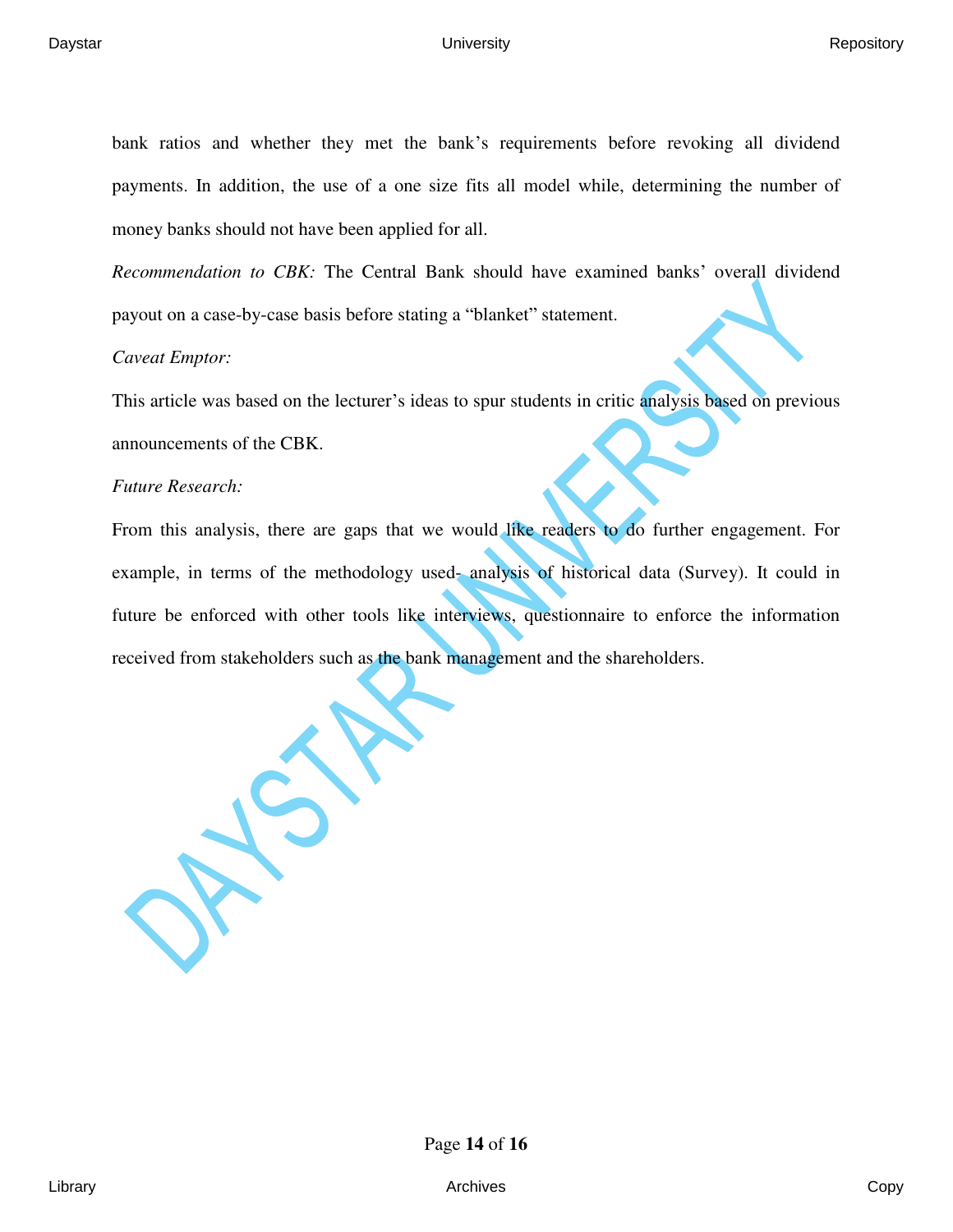# REFERENCES

- Absa Bank Kenya PLC. (2020). *Statement on partial dividend waiver by majority shareholder.* Retrieved from: [https://www.absabank.co.ke/article-hub/press-releases/statement-on](https://www.absabank.co.ke/article-hub/press-releases/statement-on-partial-dividend-waiver-by-majority-shareholder/)[partial-dividend-waiver-by-majority-shareholder/.](https://www.absabank.co.ke/article-hub/press-releases/statement-on-partial-dividend-waiver-by-majority-shareholder/)
- Brigham. E & Erhardt. M. (2015). *Financial Management: Theory and Practice (15 Ed.).* Retrieved from file:///C:/Users/user/Downloads/FINANCIAL%20MANAGEMENT(z $lib.org$ )% $20(1)$ .pdf.
- Business Daily. (Tuesday, 23 March 2021). *CBK in a row with banks over dividend payouts.*  Retrieved on 15 May 2021, from: [https://www.businessdailyafrica.com/bd/economy/cbk](https://www.businessdailyafrica.com/bd/economy/cbk-with-banks-over-dividend-payouts-3332192)[with-banks-over-dividend-payouts-3332192](https://www.businessdailyafrica.com/bd/economy/cbk-with-banks-over-dividend-payouts-3332192)
- Business Daily. (Tuesday, March 23rd 2021). *Absa Kenya withholds dividend after 44pc profit drop*. Retrieved from: [https://www.businessdailyafrica.com/bd/corporate/companies/absa-kenya-withholds](https://www.businessdailyafrica.com/bd/corporate/companies/absa-kenya-withholds-dividend-after-44pc-profit-drop-3333398)[dividend-after-44pc-profit-drop-3333398.](https://www.businessdailyafrica.com/bd/corporate/companies/absa-kenya-withholds-dividend-after-44pc-profit-drop-3333398)
- Business Daily (Wednesday, March 31<sup>st</sup> 2021). *Kenyatta's Co-op CEO top in Sh17bn bank dividends.* [https://www.businessdailyafrica.com/bd/markets/capital-markets/kenyattas-co](https://www.businessdailyafrica.com/bd/markets/capital-markets/kenyattas-co-op-ceo-sh17bn-bank-dividends-334272)[op-ceo-sh17bn-bank-dividends-334272.](https://www.businessdailyafrica.com/bd/markets/capital-markets/kenyattas-co-op-ceo-sh17bn-bank-dividends-334272)
- Bulla, D. M. (2021). Determinants of dividend payout in emerging stock markets: Evidence from listed firms at NSE, Kenya. *International Journal of Innovative Science and Research Technology,* 1407-1454.
- Central Bank of Kenya. (2020). *Circular No.11 of 2020.* Nairobi: Central Bank of Kenya.
- Cytonn. (2020). *New rules gives Central Bank of Kenya mandate to determine bank dividend payout.* Nairobi: Cytonn.
- Farid, J. A. (2010). *Internal capacity adequacy assessment process overview and core concepts.*  Finance Training Course.
- Higgins, R. C. (1972). The corporate dividend-saving decision. *The Journal of Financial and Quantitative Analysis, 7*(2), Supplement: Outlook for the Securities Industry, 1527-1541. Published by: Cambridge University Press on behalf of the University of Washington School of Business Administration.
- Kibet, T. W. (2015). *Effects of dividend policy on share price of firms listed at the Nairobi securities exchange, Kenya*. Master of Science (Finance), Kenyatta University. Retrieved from: https://irlibrary.ku.ac.ke/bitstream/handle/123456789/14356/Effects%20of%20dividend%20polic y%20on%20share%20price%20of%20firms%20listed....pdf?isAllowed=y&sequence=1